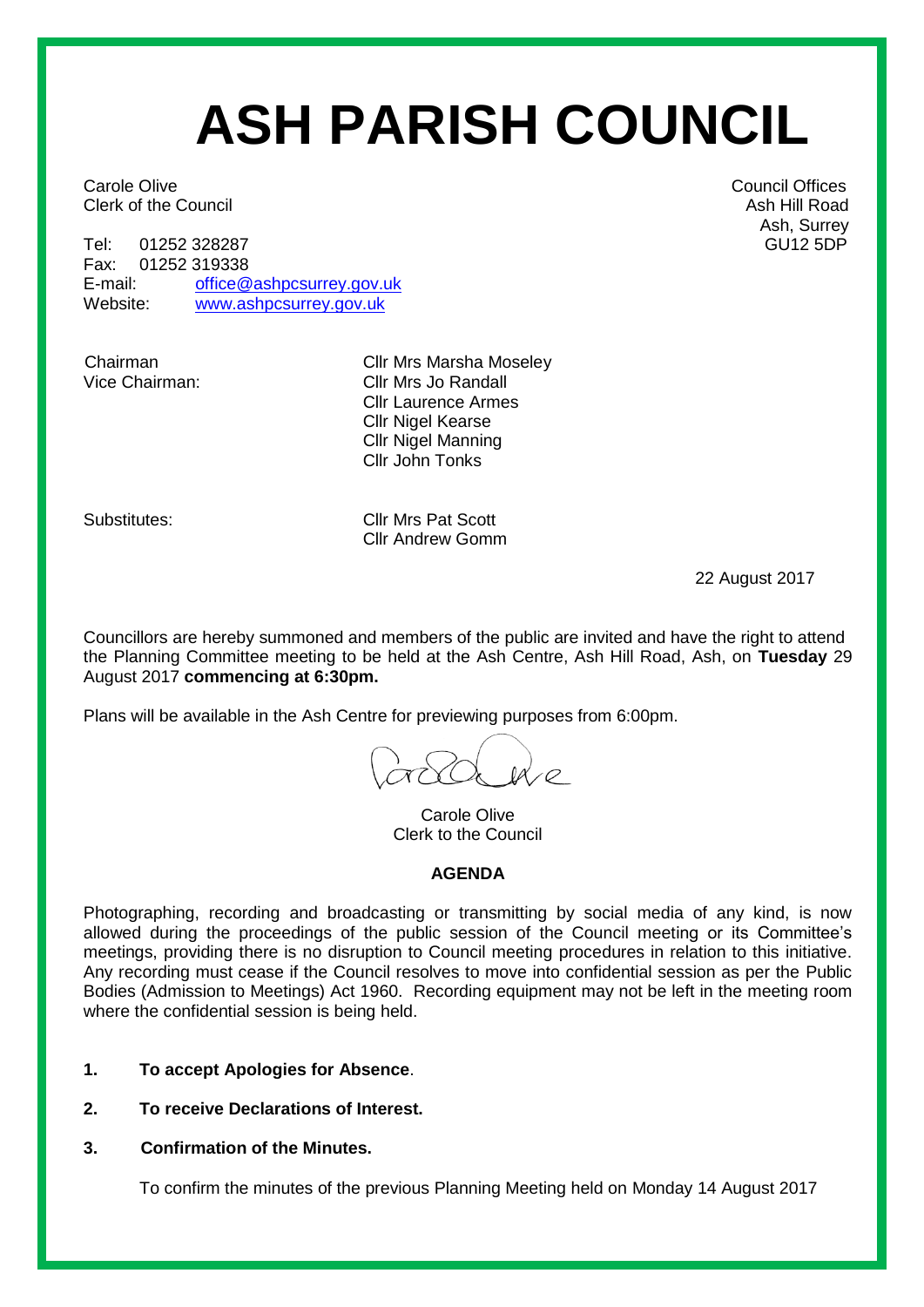#### **4. Adjournment.**

To give consideration to adjourning the meeting for a maximum period of ten minutes to enable members of the public to raise questions, in respect of the business on the agenda. (Standing Order 3e)

#### **5. Applications for Planning Consent.**

To consider development applications and if deemed necessary make representations on behalf of the Council subject to plans being received as detailed at Appendix A.

#### **6. Surrey County Council Cobbett Hill Earth Station Cobbett Hill Road Normandy GU3 2AA GBC Planning Ref: 17/P/01585**

Members to consider a consultation carried out by Surrey County Council for change of use to waste paper and waste cardboard recovery and transfer facility; overnight HGV parking.

Consultation expired 17 August 2017. Ash Parish Council was not consulted in respect of this application. This was advised by a resident on 21 August 2017.

Due to the urgency of this matter members to consider, in retrospect, a letter to Surrey County Council from the Chairman of Ash Parish Council objecting to the proposals.

Any additional objections or comments will be submitted to Surrey County Council.

#### **7. Correspondence**

#### **8. Next Meeting.**

The date of the next meeting is Monday 11 September 2017 commencing at 6:30pm

#### **9. Public Bodies (admission to Meetings) Act, 1960**

 To consider and if deemed necessary, pass the following resolution in accordance with the provision of Section 1 (2) of the Public Bodies (Admission to Meetings) Act 1960: "That the Press and Public be excluded from this meeting during the discussion of any matters arising in connection with the remaining items in the Agenda, on the grounds that by reason of the confidential nature of the business to be transacted publicity would be prejudicial to the public interest

#### **Part II – Private Session**

**10. Planning Matters**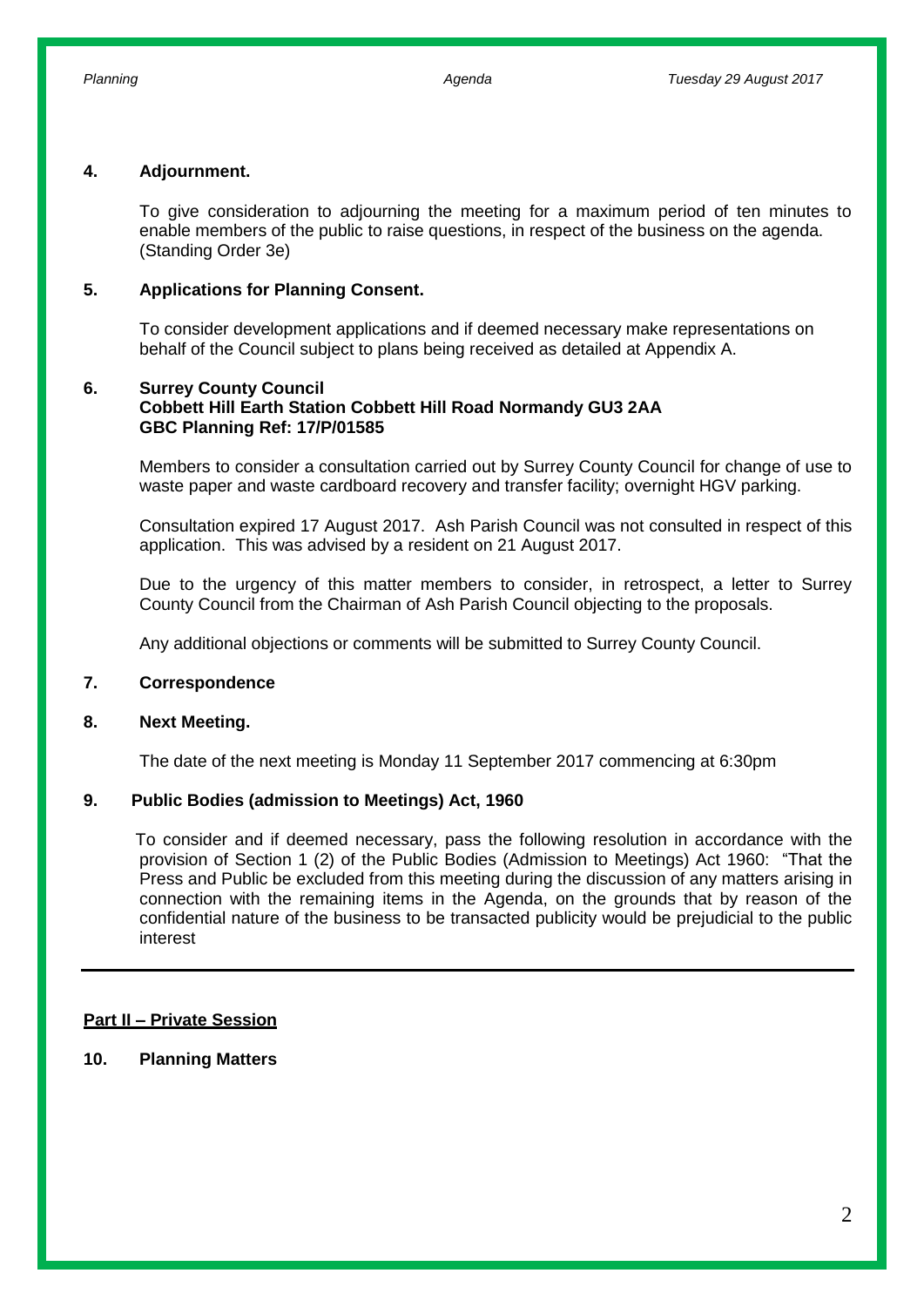**Appendix A**

#### **ASH PARISH COUNCIL**

## **Applications for Planning Consent**

## **29 August 2017**

| <b>Number and Location</b>                                                                                | <b>Development Proposed</b>                                                                                                                                                                             |
|-----------------------------------------------------------------------------------------------------------|---------------------------------------------------------------------------------------------------------------------------------------------------------------------------------------------------------|
| 17/P/01686<br><b>36 South Lane</b><br><b>Ash</b><br><b>GU12 6NG</b>                                       | Demolish existing bungalow and construct 1<br>No.detached houses (3 bed) 1 pair of semi-<br>detached houses (1 x two bedroom and 1 x<br>three bedroom) and associated accesses,<br>amenity and parking. |
| 17/P/01680<br>Land to the south of Foreman Park and west<br>of, Foreman Road<br><b>Ash</b><br><b>GU12</b> | Variation of Condition 20 (SANG allocation) of<br>planning permission 12/P/01534, approved at<br>appeal 30/12/2013, to allow commencement of<br>the development.                                        |
| 17/P/01725<br>136 Shawfield Road<br><b>Ash</b><br><b>GU12 6SG</b>                                         | Part conversion of garage to habitable<br>accommodation and changes to fenestration.                                                                                                                    |
| 17/P/01735<br>42 Star Lane,<br>Ash<br><b>GU12 6RH</b>                                                     | Remove the existing concrete garage and<br>replace with a new timber building.                                                                                                                          |